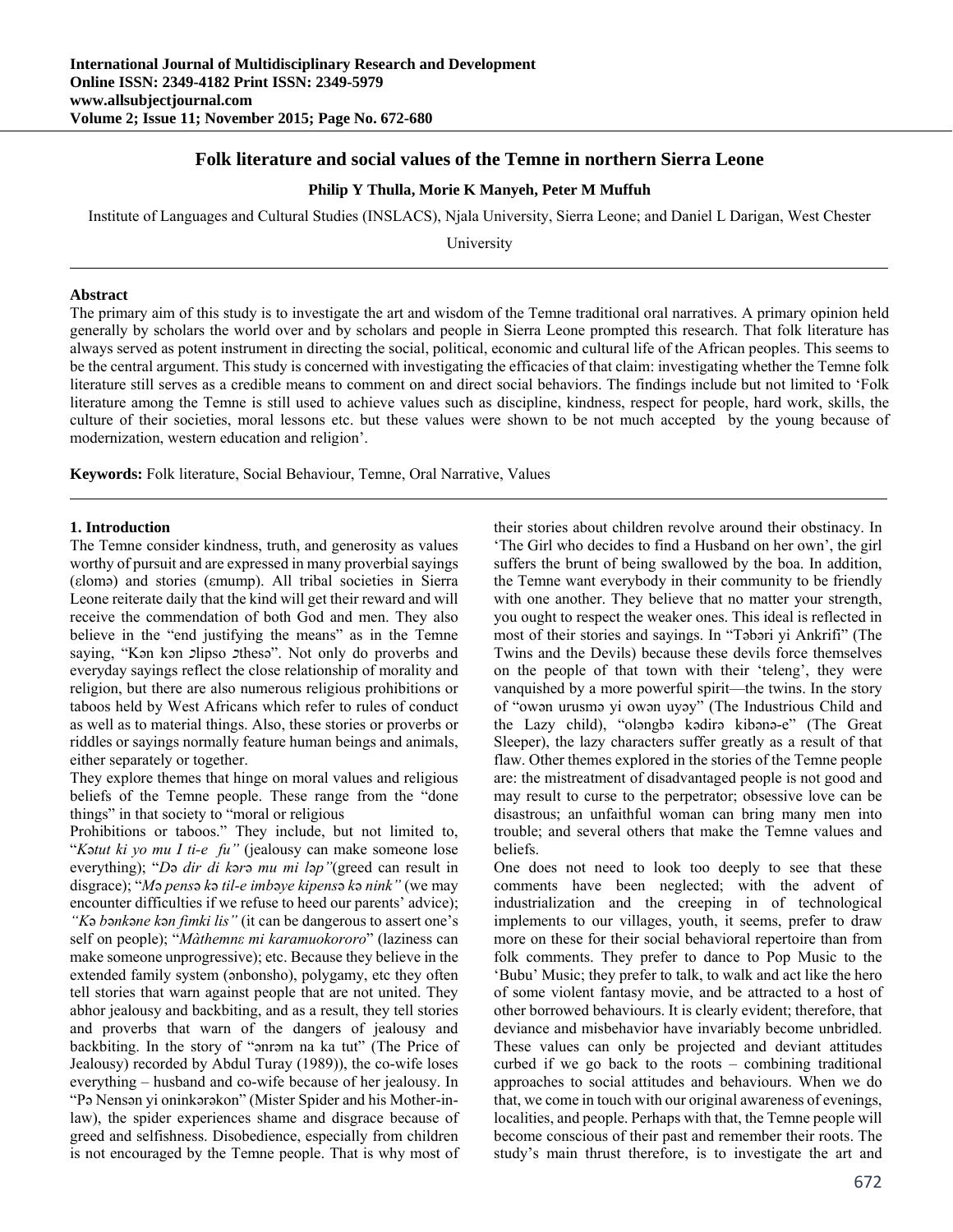wisdom of the Temne traditional oral narratives in so far as their preservation and revitalization can act toward positive social change in the North. The specific objective determines the values of folk literature among the Temne.

# **2. Methodology**

### **A. General Data Collection Method**

Traditional anthropological technique of participant observation (Ijaiya, 1999)<sup>[9]</sup>. In which the researcher is an active participant in the performance of the folklore was adopted in all communities visited. Data collection was conducted with the use of a structured questionnaire designed to survey a sample of 60 communities ( 10 in each community) selected at random within the Northern Province of Sierra Leone. Four focus group discussions (1 from each district) were conducted in selected communities to provide complementary data at the district level.

Field work for the study was carried out from August 2013 to January 2014 following the pilot study involving 5 typical communities in the previous year. All interviews were conducted in Krio and Themne (the most common local languages).

## **B. Research Population and Sampling Technique**

A purposive sampling technique was used due to the very large size of the sampling space (i.e., the entire Northern Province having an estimated population of 1,745,553 People). This method was extremely helpful in identifying first target respondents who invariably identified other respondents relevant to the research. In the four districts (Bombali, Tonkolili, Port Loko, and Kambia) sixty communities were selected from twelve chiefdoms (See Table 1).

| <b>District</b> | <b>Chiefdom</b> | Community                       |  |
|-----------------|-----------------|---------------------------------|--|
| Bombali         | Makarie Ghanti  | Makarie, Masongbo, Roketeh,     |  |
|                 |                 | Mayobo, Masaprie                |  |
|                 | Bombali         | Makeni, Rosinth, Robat, Buya    |  |
|                 | Shebora         | Bombe                           |  |
|                 | Sanda           | Mataboi, Rogboreh, Rokulan,     |  |
|                 | Tendaren        | Madina, Rogbin                  |  |
| Tonkolili       | Gbonkolenken    | Petifu-Mayoppoh, Yele, Rochian, |  |
|                 |                 | Mayoppoh, Rokoma                |  |
|                 | Kholifa         | Magburaka, Rowalla,             |  |
|                 | Rowalla         | Mayossoh, Mamuntha, Maporthor   |  |
|                 | Tane            | Mabere, Matotoka, Matufali,     |  |
|                 |                 | Masamp, Rosinth (Tane),         |  |
|                 | Koya            | Songo, Mamamah, Sumbuy, a       |  |
| Port<br>Loko    |                 | Masiaka, Magbentha              |  |
|                 | Kaffu Bullom    | Mahera, Conakridee, Kambi, a    |  |
|                 |                 | Masoila, Tantafor               |  |
|                 | Marampa         | Feredugu, Lunsar, Makomp        |  |
|                 |                 | Petifu, Mabure                  |  |
| Kambia          | Magbama         | Kambia, Bamoi-Luma, Rokupr,     |  |
|                 |                 | Kapairo, Rogbara                |  |
|                 | Mambolo         | Rosinor, Mambolo, Gboka-Maria,  |  |
|                 |                 | Katema, Mamiri                  |  |
|                 | Masumgbala      | Kawula, Bamoi Rokirma, Bena,    |  |
|                 |                 | Robanka                         |  |

**Table 1:** Districts, Chiefdoms and Communities Selected

In each section of the community, three categories of respondents were considered; namely (1) Key respondents like the village leaders and other stakeholders; (2) household griot or village griot; and (3) respondents of age 35 and above. These

were selected because they are known for using and benefiting most from folk literature.

# **C. Research Instruments and Techniques**

The field research approaches used were questionnaires; focus group discussion and participant observations.

# **D. Construction of Questionnaire and Data Collection Plan**

The questionnaire asked respondents about the existence of folk literature in their communities, their levels of operation and values, and respondents' general perceptions about them. A perception survey model was used to structure the latter part of the questionnaire.

The questionnaire was structured to justify the truthfulness of the major hypothesis which states that 'the more attention given to folk literature of the Temne and it practice presented to the grass roots (and the cognoscenti), the more there will be chance for social behavioral changes; the greater it will help in guiding social interaction, and the faster the community will develop'. Therefore, in order for a logical conclusion to this hypothesis to be reached, the researcher included questions in the questionnaire that tested its validity in the field. Later the questionnaire was pretested and a reliability analysis done using the Cronbach' Alpha Statistics. Questions whose measure is relatively stable over-time were also selected. Not only that, Questions were carefully devised so as to ensure that respondents' scores on any of the indicators be related to their scores on other indicators. In questions requiring a great deal of subjective judgments as in the recording of observations or the triangulation of data into categories or where observers had to decide on how to classify the subjects' behavior, interobserver consistency was ensured. In the criterion of social behavioral changes, the questionnaire was able to test the likelihood to which respondents differed.

# **E. Selection of Question Items**

Items included in the main study questionnaire were selected from three sources

## **1. The Pilot Questionnaire Survey**

The responses to items on the pilot questionnaires given in appendix 2 were used in selecting the items to be used in the main study questionnaires. Items with which most respondents agreed, disagreed or were uncertained of were excluded.

## **2. The Pilot Questionnaire Survey**

The responses to items on the pilot questionnaires given in appendix 2 were used in selecting the items to be used in the main study questionnaires. Items with which most respondents agreed, disagreed or were uncertained of were excluded.

## **3. Focus group Discussion**

A list of questions given in appendix 2 on the general concept of the Temne folk literature to which respondent were asked to respond to was constructed from references made in the pilot interviews. In particular, the sources of information on general perception about the concept included on the questionnaire were derived from the pilot interview.

# **F. Data Collection Plan**

The table below displays the data collection plan adopted by the researcher.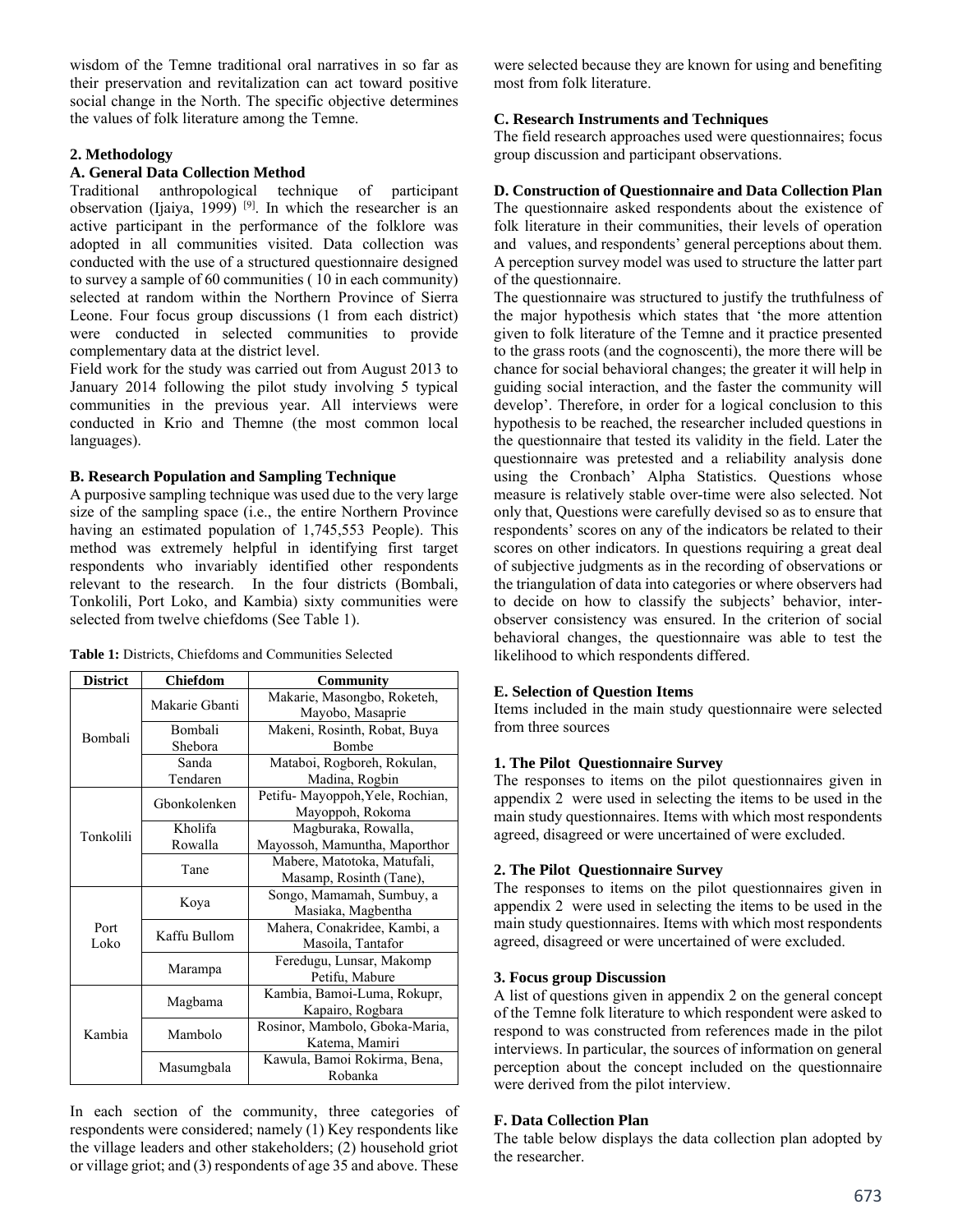| No. | <b>Activity</b>                       | <b>Start time</b>  | <b>End time</b>     | <b>Result</b>                                                                                                           |
|-----|---------------------------------------|--------------------|---------------------|-------------------------------------------------------------------------------------------------------------------------|
|     | Familiarization tour and distribution | August 1.          | September 1.        | Notice letters distributed and preliminary discussions held                                                             |
|     | of notice letters.                    | 2013.              | 2013.               | with stakeholders.                                                                                                      |
| ٠.  | Distribution of Questionnaires,       | October 1.<br>2013 | January 1,<br>2014. | Questionnaires distributed and collected; group discussions<br>held and recordings of discussions and folk performances |
|     | group discussions and recordings.     |                    |                     | done.                                                                                                                   |

### **G. Data Analysis**

Data gathered from questionnaires were analyzed using the General Social Survey (GSS) method to help determine how the Temne people "think and behave at given time and track their personal opinions" (Agresti and Franklin 2013: 349)  $^{[13]}$ . On folk literature that enabled for a possible, reliable predictions given the small number of people targeted.

Qualitative analysis was conducted with the use of SPSS 16.0 to generate cross tabulations and charts.

#### **3. Summary of Research findings**

The primary aim of this thesis is to investigate the art and wisdom of the Temne traditional oral narratives. Two suppositions seemed to be the main thrust for undertaking this study: 1) According to Young (2004)<sup>[2]</sup>. Alembi (2002)<sup>[12]</sup>. etc. oral forms of literature have manifested themselves in many unique ways that expressed the concerns, understandings, insights and protests of the African peoples, especially during the heady imperialistic periods (i). 2) Mafala  $(2007)$ <sup>[11]</sup>. Says that oral literature in Africa used to be the means by which the young are taught to be responsible adults, but "the dramatization of oral narratives is diminishing among the Africans". These seem to be their central arguments. This study is concerned with determining the values of folk literature among the Temne.

The results showed that an overwhelming percentage of respondents indicated that Folk literature among the Temne is still used to achieve values such as discipline, kindness, respect for people, hard work, skills, the culture of their societies, moral lessons etc. but these values were shown to be not much accepted by the young because of modernization, western education and religion.

The research was a triangulation of both quantitative and qualitative design. However, 90% was put on the quantitative design and only 10 % on the qualitative.

### **4. Results**

The study's main thrust therefore, is to investigate through a careful comparative study the art and wisdom of the Temne traditional oral narratives in so far as their preservation and revitalization can act toward positive social change in the North. The specific objective determines the values of folk literature among the Temne. To do this, 600 respondents were required to record answers to the various aspects of the structured questionnaire. Their judgments were then compared and presented in graphs and tables. The discussions of these results are presented below.

#### **A. Values of Temne Folk literature**

The study assessed the values of the Temne folk literature. To be able to arrive at a reasonably comprehensive conclusion about the values of the Temne folk literature, the variable was divided into three, viz:

i) Statements of evidence about the values of Temne folk literature;

- ii) Possible values the young can acquire from folk literature; and
- iii) Possible Action.

Figure 1 through figure 4 presents the study's findings below.

## **i. Statements of evidence about the values of Temne folk literature**



**Fig.1:** When I was young I was told many stories but I learned nothing from them



**Fig 2:** When I was young I learned good things from the proverbs I was told



**Fig 3:** When I was young, I learned good things from the riddles I was told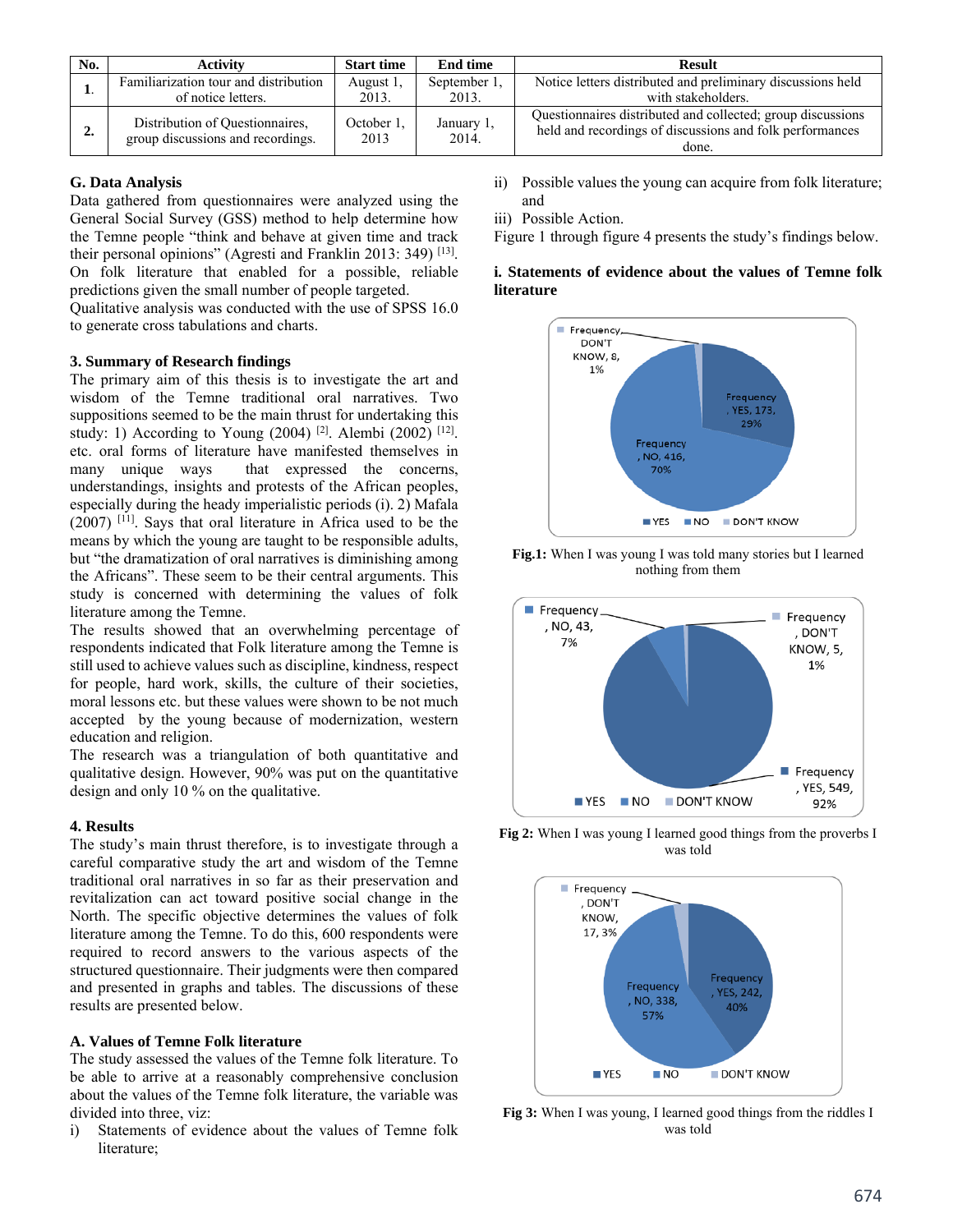

**Fig.4:** When I was young, I learned nothing from the songs and dances I heard

Seventy percent of respondents surveyed stated they learnt something from the stories they were told when they were young. Only 29% indicated they learnt nothing from those stories. Similarly, 92% stated they learnt good things from the proverbs they were told. Only 7% stated they learnt no good things from those proverbs. The percentage of respondents who said they learnt good things from riddles when they were young was relatively as high (57%) as those who indicated they learnt no good things from it (40%). Because the 'No' response is close to being significant, further investigation is required in this area. Traditional songs received the highest response of respondents who indicated they learnt good things from the traditional songs and dances they engaged in when they were young (96%). Only 3% said they learnt nothing.

This variable tested the opinion that folk literature has always provided the necessary guide line for social behaviour among the Temne. This, unfortunately, seems not be the case for the Temne of present day Sierra Leone as the subsequent data will reveal (See Fig. 1-4).

#### *Values the Young could acquire from Folk literature*

The following were deemed by respondents to be very possible and effective virtues the young could acquire from the folk literature of the Temne people:

*Learning*: proverbs, 86% with only 12% disagreeing; stories, 87% with 10% disagreeing; riddles, 72% with 20% disagreeing; and traditional songs, 86%, 12% disagree.



**Fig. 5:** Can young people learn because we tell them proverbs?



Fig.6: Can young people learn because we tell them stories?



**Fig 7:** Can young people learn because we tell them riddles?



Fig 8: Can young people learn because we sing our songs to them?

**ii. Possible virtues they could learn:** Seventy two percent said the young could learn to be disciplined through folk literature. Twenty percent disagreed. Ninety three percent noted they could learn to be kind and 6% said no to this. Ninety four percent said it could be possible to learn respect for people through folk literature; 85% indicated it could be possible to learn hard work through it. Eighty eight percent noted the young could learn not to be proud whiles 78% indicated they could learn a skill of some sort. Twenty percent said somehow the young could not learn skills from folk literature. Both 'not to be promiscuous' and 'not to trust everybody' received moderate positive responses of 75% and 80% respectively and relatively high percentages of no for the variables. 'Could educate them'; 'the culture of our people' and 'moral lessons; all received high percentages of response (87%, 92%, 94%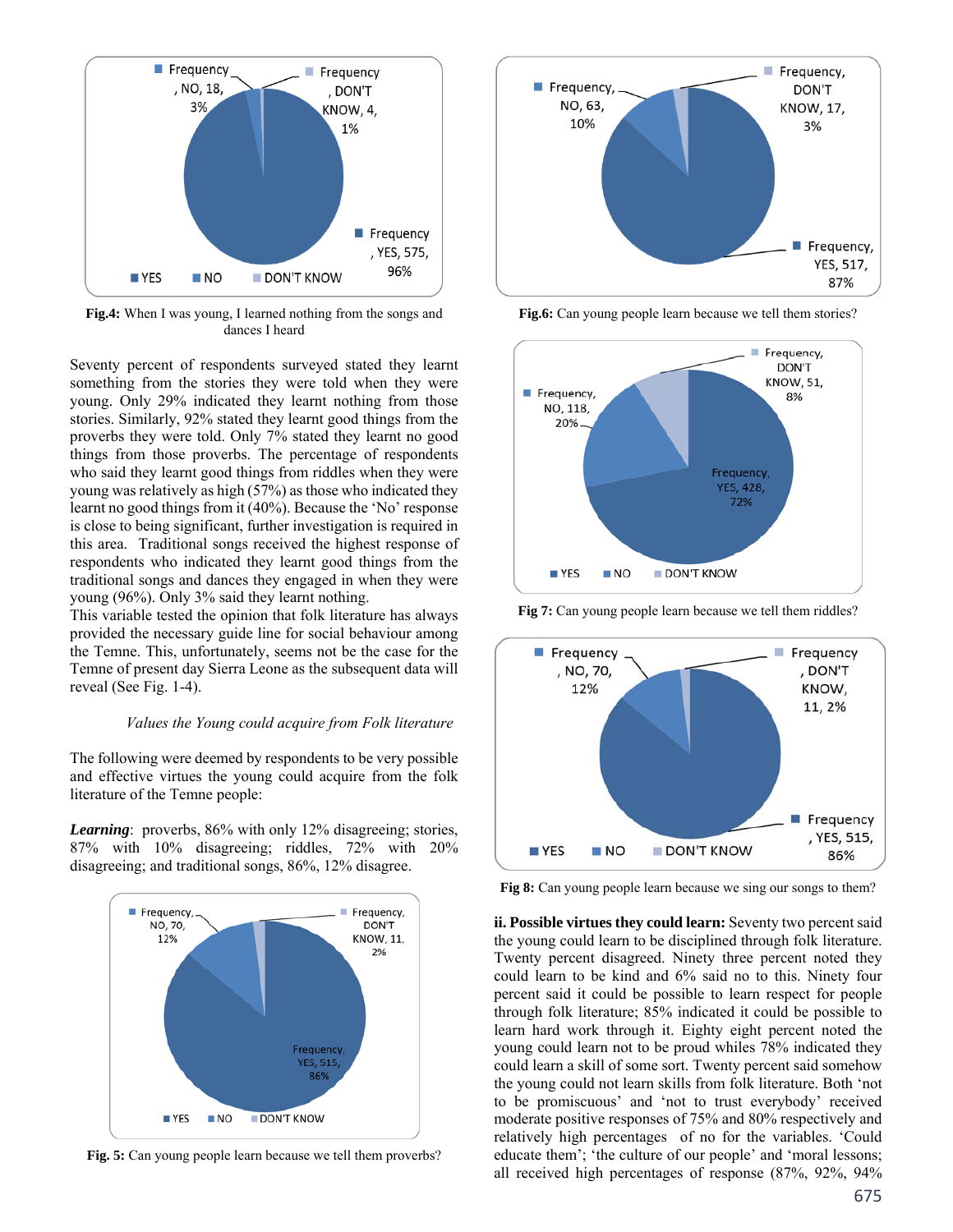correspondingly). Learning to use folk literature as defense against rivals received a comparatively low percent (68%). Twenty eight percent stated they could not learn that virtue.



**Fig 12:** Hard work







**Fig 14:** Skill



**Fig.15:** Not to be promiscuous



**Fig.16:** Not to trust everybody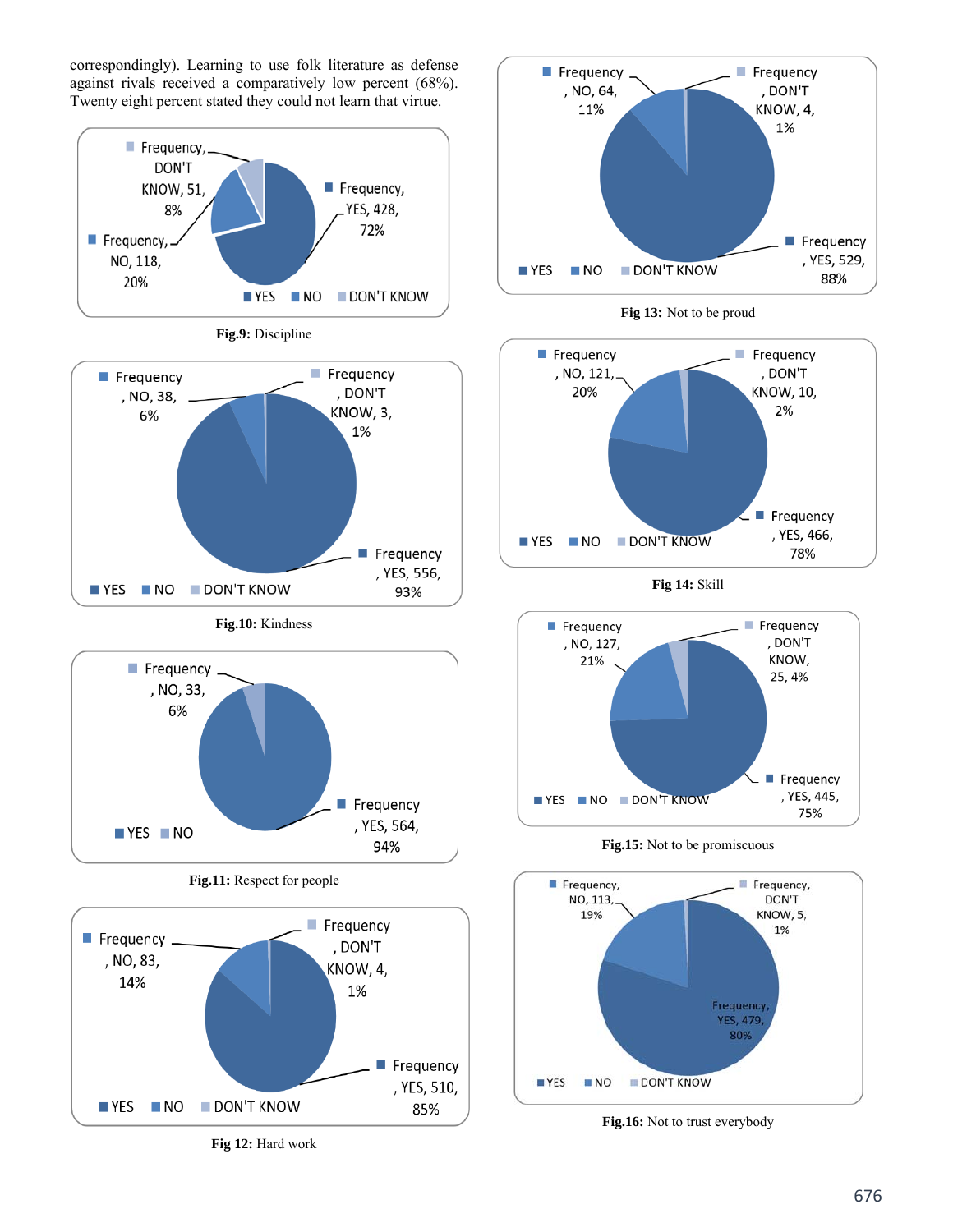

**Fig.17:** Could educate them



**Fig.18:** The culture of our people



**Fig.19:** Used as defense against rivals



**Fig.20:** Moral lessons

**Guiding behaviour:** The results in respect of the above behaviour are presented in the descriptive statistic of Figure 4.1.6.5b.1 through Figure 4.1.6.5b.4 below. According to the figures, the responses for possibility for folk literature to guide the behaviour of young people were overwhelmingly higher than the responses of those who questioned its possibility. However, the negative intensity shown for riddles was equally

high (19%) with 12% uncertain of this possibility. Similarly, the negative level for the possibility of song is reasonably high. Nonetheless, these figures could not be used to determine that riddles and songs can guide the social behaviour of the young in Temne land, as they are proportionately much lower than the responses for 'yes' for both genres. But, inasmuch as the percentages show insignificant levels, they could be marked as forewarning signs (as most people claimed in the open-ended question) of the declining intensity of such practices to direct behaviour. Using figures 4.1.6.5b.1 and 4.1.6.5b.2, therefore, is not enough to make reasonable conclusion for objective F above.



**Fig 21:** Could young people's behaviour be properly guided because we tell them stories?



**Fig 22:** Could young people's behaviour be properly guided because we tell them proverbs?



**Fig 23:** Can young people's behaviour be properly guided because we sing our songs to them?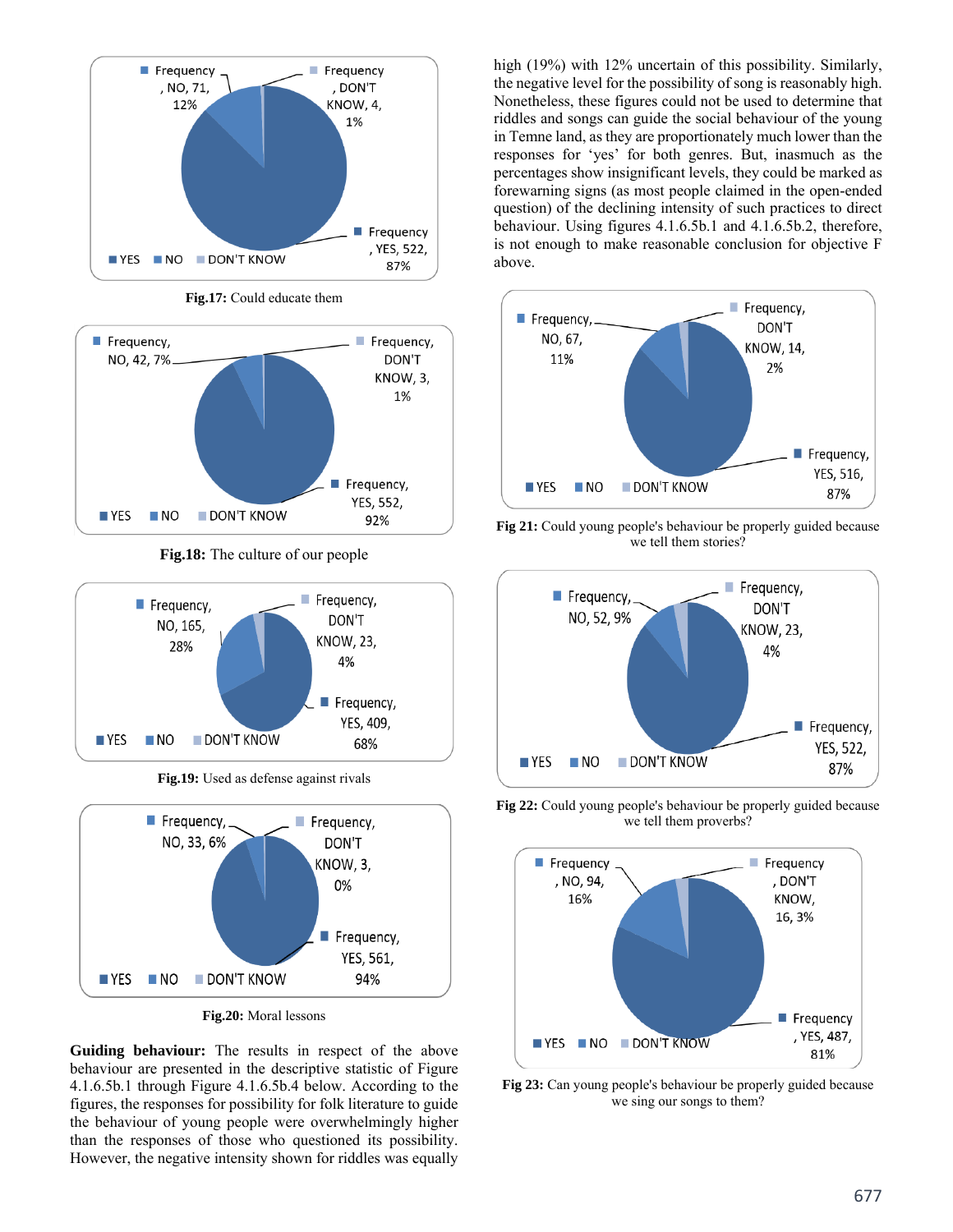

**Fig 24:** Can young people's behaviour be properly guided because we tell them riddles?

**ii. Possible Actions:** Figure 4.1.6.5b.1.1 through 4.1.6.5b.3 below presents the possible actions suggested by respondents for the possible acquisition of the values discussed in figure 4.1.6.5b.1 through 4.1.6.5b.4 above. The results show that there is every possibility for folk literature of the Temne to guide the behaviour of the young if we tell them stories with (positive) moral lessons (97%); folk literature that talk about their society (94%) and when you instruct them to follow the good examples depicted in the folk literature (94%).



**Fig.25:** When you tell them folk with moral lessons



**Fig 26:** When you tell folk literature literatures that talk about their society



**Fig 14:** When you instruct them to follow the good examples in the folk form



**Fig 27:** Can young people's behaviour be properly guided because we tell them riddles?

### **B. Translation and Descriptive Summary of Focus Group Discussions**

### *Values of Temne folk literature*

These forms are normally practised to direct the behaviours of people. We listened to these forms and the followed the values in them. However, children nowadays don't sit to listen to them. Before this time, even a simple keen look from your parents or an elder meant something to the young. Now if you continue to look at young person for long time you may attract a blaring question 'why are you looking at me like that, old man?' Sometimes, they just told proverbs or cited a story to warn people. Sincerely, these forms are still practised to warn the young. They are still done to entertain; just for the same purposes they were used for.

The discussions revealed that the same purposes for which traditional folk practices were told in the past still remained to be the purposes for which they are told these days.

> *Present means of Transmitting Temne Values to the Young*

"Now most of what they learn is taught to them in schools."

 *Factors preventing the practice of Temne folk literature* 

The foremost thing is education. Another is technology films, football, discotheques, etc. Government is also another inhibiting factor. So also the human rights laws, radio, religion, etc. these things have made the young not to come close to us, the elderly. The discussions, to a great extent, speculated modernity, religion and human rights laws as the major reasons for the neglect of folk literature among the Temne of Northern Sierra Leone. These discussions were most times biting.

#### *Present Benefits of Temne folk practices*

'One is they make us to know how to do things; how to go about our business with hurting people. They also make people to be wise and reasonable.' The group discussion unveiled rather the same result as of objective F and seemed to support it. The answer encompassed all the five major values of folk literature outlines in 4.1.6- to educate; to entertain; to warn; to castigate; to ridicule.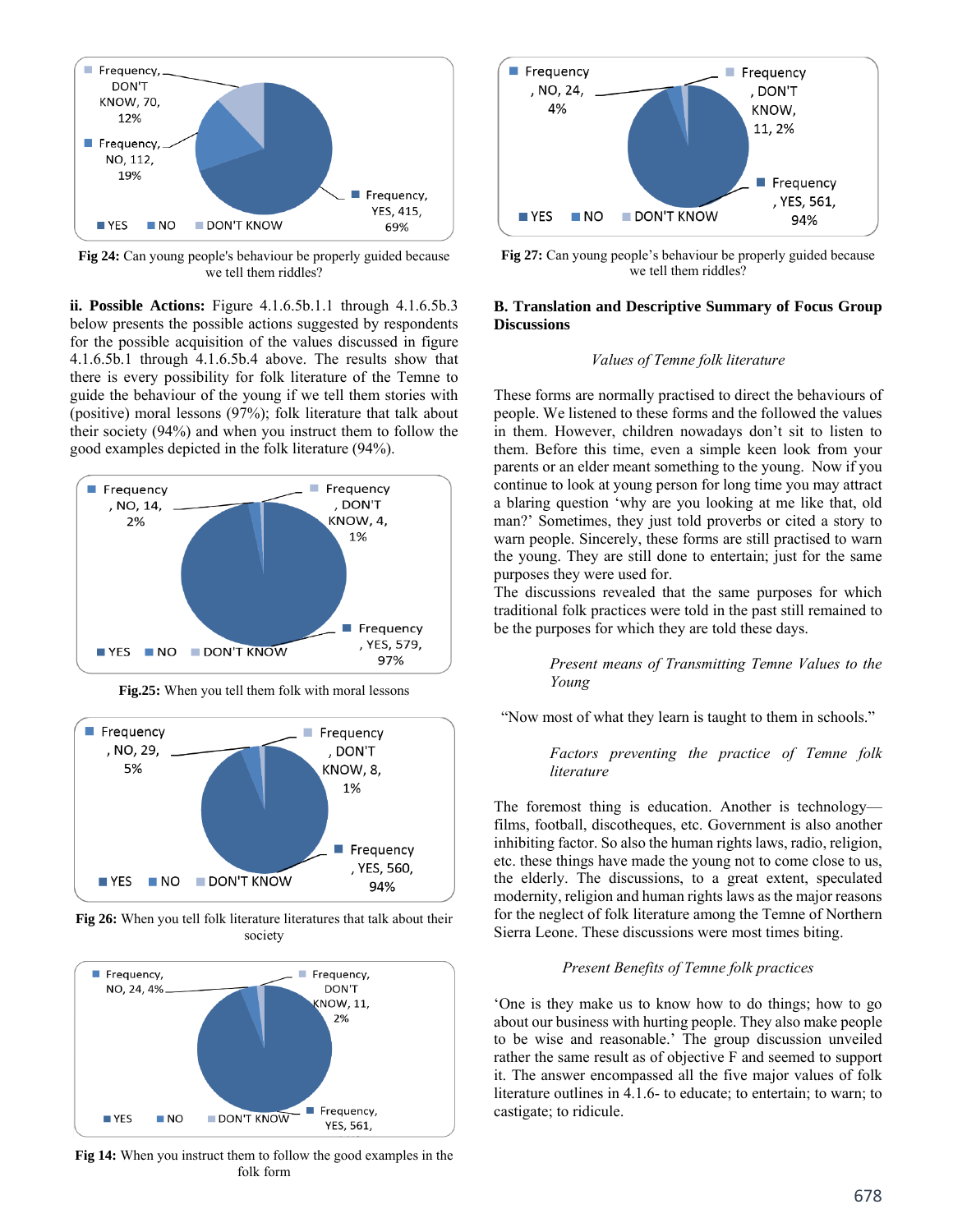### **5. Discussions**

The discussions in relation to the results and the review of literature are presented in this section.

Values of Temne Folk Literature

The study endeavored to determine the values of folk literature among the Temne and found out that the folk literature of the Temne still teaches many values that range from encouraging discipline to showing kindness, having respect for others, valuing hard work, knowing it is pleasant not to be proud, wise to acquire skills, patriotic to cherish the culture of a society, wise to go after knowledge, preparedness to counter rivalry and general desire to inculcate moral lesson. Guang-Lea (2011) [15]. Findings supported the finding when he pointed out that many of the values Koreans instill in their children, have foundation in Confucianism. These values are taught in large extent through folk literature. Through such practices, children learn that recognition and a man's worth are determined by a person's actions and his ability to display these actions.

Song (2005) in Billingsley (2014)  $[17]$ . Elaborated further in his finding that one popular folktale revolving around good deeds is *'The Sun and the Moon' (1988)* where a little boy and a girl stay home and while their mother goes out to sell rice cake, a tiger eats the cake and gabbles the mother up. This tiger then puts on the mother's clothes and pretends to be the mother so as to attack the children. These children wish for a miracle to escape from the tiger. When this happens, a rope comes from the sky and lifts the children to the sky. They become the moon and the sun. The tiger attempts to chase the children but dies when the rope breaks. When children read this story they distinguish between being good and being bad.

Young (2004)<sup>[2]</sup>. had a similar finding. He found out that folk literature "introduces students to many cultures", and that they can easily establish values such as "honesty, hard work, mercy and forgiveness, gratitude, kindness and learning that are honored across cultures (782). Vander Grift (2014)  $[16]$ . Discovered that children could learn about life's experiences through folk literature and, as a result, could overcome those life's experiences through folk literature. Similarly so, Sutherland pointed out that in order for children to function well in their society they must go by the values of that society depicted mostly in their folk literature. Perhaps, through this, those children can know who they are and what are expected of them. That is why Solokov (2014) found out that characters in Russian folk literature often found themselves struggling to discover themselves. '*The Golden Ax and the Silver Ax*' (2009), according to Gang-Lea contains clear lesson about honesty; presenting honest and dishonest behaviour. But observation showed that the Temne children sometimes indulged in negative practices like trickery not tolerated by the society. Whether they copied this value from their folk literature is a matter that requires further research. Indeed, the structure of the Temne story has a section for the antagonist; where the undone things of the society are emphasized. Sometimes fraudulent behaviours are presented in such as way that they seem attractive to listeners, or violent acts illuminated though negatively. Whether these have endeared some young people in Temne land to love violence and admire trickery requires further study. Billingsley (2014) [17]. Supported this belief that sometimes negative folktale content may instill negative values in our children. Darigan felt this is not true.

 Folk literature has been shown to possess many values. It transmits to the young or to people at large. The Korean folk literature for example is shown to be grounded in traditional

values. Many of the values they instill in their children. Guang-Lea (2011) <sup>[15]</sup>. points out have foundation in Confucianism. These values are taught in large extent through folk literature. Through such practices, children learn that recognition and a man's worth is determined by a person's actions and his ability to display these actions. Song (2005) says, one popular folktale revolving around good deeds is 'The Sun and the Moon' where a little boy and a girl escape from, the deceit of the tiger.

Young  $(2004)$  <sup>[2]</sup>. affirms that folk literature "introduces" students to many cultures", and that they can easily establish values such as "honesty, hard work, mercy and forgiveness, gratitude, kindness and learning that are honored across cultures (782). Vander Grift (2014) [16]. puts it generally that children's stories are meant to explore the world and enable children "to confirm, to illuminate, and to extend her own life experience, in ways that give her power over them.

### **6. Conclusion**

Based on the results of the analyses on the Temne folk literature and social behaviour and inline with the discussions of the findings and the major considerations of the literature review, the following conclusions are drawn.

Folk literature among the Temne is still assumed to be used for the purposes of education, entertainment, puzzling, drawing ethical instances and guiding behaviour.

Folk literature among the Temne is still used to achieve values such as discipline, kindness, respect for people, hard work, skills, the culture of their societies, moral lessons etc. but these values were shown to be not much accepted by the young because of modernization, western education and religion.

### **7. Acknowledgment**

This study was made possible as a result of guidance, advice and assistance from many people and without them it would not have been completed**.** I am grateful to my supervisors: Prof. Dan Darigan for his patience, guidance, criticisms, and corrections that contributed significantly to the final compilation of this piece; Dr. Morie K. Manyeh, without his help, correction, and devoted encouragement this work would not have been so well produced; Prof. Abdullah Mansaray for offering to do the final reading and correction of this work. Their criticisms and recommendations were much appreciated. I would also want to thank Dr. Samuel M.B. Senesie, Acting Direction of the Institute of Languages and Cultural Studies.

### **8. References**

- 1. Galevo SF. African Art in Search of a New Identity the Arts and Civilization of Black and African Peoples Ed.
- 2. Young TA. Folk Literature: Preserving the Story tellers Magic (Journal article) (Documenting Sources from the Internet. April 2009), 2004, 57.
- 3. A Akinyemi, Oral Literature, Aesthetic Transfer, and Social Vision http://muse.jhu.edu\journals\research\_in african\_literatures...\_54k www.everyculture, com/Africamiddle…
- 4. Jeylan WH. The Functions of African Oral Arts: The Arsi Oromo Oral Arts in Focus. African Study Monographs, 2005; 26(1):15-54.
- 5. Turay AK, Temne Stories. Clogne: Rudiger Koppe Verlag, 1998.
- 6. Marke RB. Sierra Leone: Literary appreciation of its indigenous music Sierra Leone